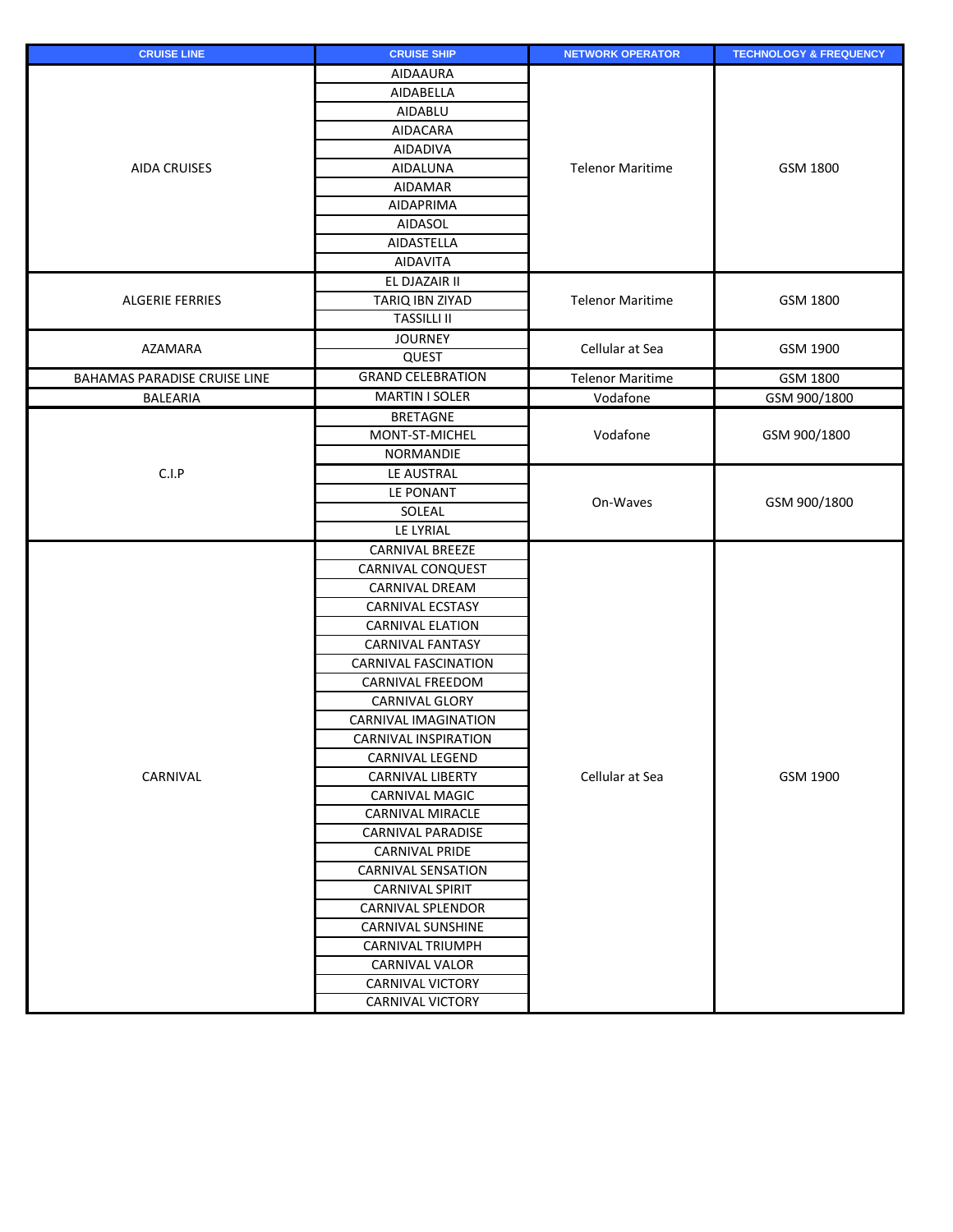| <b>CRUISE LINE</b>                | <b>CRUISE SHIP</b>                                 | <b>NETWORK OPERATOR</b>    | <b>TECHNOLOGY &amp; FREQUENCY</b> |
|-----------------------------------|----------------------------------------------------|----------------------------|-----------------------------------|
|                                   | <b>CELEBRITY CONSTELLATION</b>                     |                            |                                   |
|                                   | <b>CELEBRITY ECLIPSE</b>                           |                            |                                   |
|                                   | <b>CELEBRITY EDGE I</b>                            |                            | GSM 1900                          |
| <b>CELEBRITY CRUISE LINES</b>     | <b>CELEBRITY EDGE II</b>                           |                            |                                   |
|                                   | <b>CELEBRITY EQUINOX</b>                           |                            |                                   |
|                                   | <b>CELEBRITY INFINITY</b>                          | Cellular at Sea            |                                   |
|                                   | <b>CELEBRITY MILLINEUM</b>                         |                            |                                   |
|                                   | <b>CELEBRITY REFLECTION</b>                        |                            |                                   |
|                                   | <b>CELEBRITY SILHOUETTE</b>                        |                            |                                   |
|                                   | <b>CELEBRITY SOLSTICE</b>                          |                            |                                   |
|                                   | <b>CELEBRITY SUMMIT</b>                            |                            |                                   |
|                                   | <b>COLOR FANTASY</b>                               |                            |                                   |
| <b>COLOR LINE</b>                 | <b>COLOR MAGIC</b>                                 | <b>Telenor Maritime</b>    | GSM 1800                          |
|                                   | SUPERSPEED I                                       |                            |                                   |
|                                   | <b>SUPERSPEED II</b>                               |                            |                                   |
| COMPAGNIE TUNISIENE DE NAVIGATION | CARTHAGE                                           | <b>Telenor Maritime</b>    | GSM 1800                          |
|                                   | <b>TANIT</b>                                       |                            |                                   |
| <b>CONOCO PHILLIPS</b>            | <b>EKOFISK L</b>                                   | <b>Telenor Maritime</b>    | GSM 1800                          |
|                                   | <b>COSTA ATLANTICA</b>                             |                            |                                   |
|                                   | COSTA DELIZIOSA                                    |                            |                                   |
|                                   | <b>COSTA FAVOLOSA</b>                              | Telenor Maritime, Vodafone | GSM 900/1800, 3G 2100             |
|                                   | COSTA LUMINOSA                                     |                            |                                   |
|                                   | <b>COSTA SERENA</b>                                |                            |                                   |
|                                   | <b>COSTA VICTORIA</b>                              |                            |                                   |
|                                   | <b>COSTA DIADEMA</b>                               |                            | GSM 1800<br>GSM 900/1800, 3G 2100 |
| <b>COSTA</b>                      | <b>COSTA FASCINOSA</b>                             |                            |                                   |
|                                   | <b>COSTA FORTUNA</b>                               | <b>Telenor Maritime</b>    |                                   |
|                                   | <b>COSTA NEORIVIERA</b>                            |                            |                                   |
|                                   | <b>COSTA NEOROMANTICA</b>                          |                            |                                   |
|                                   | <b>COSTA CLASSICA</b>                              |                            |                                   |
|                                   | <b>COSTA MAGICA</b>                                | Vodafone                   |                                   |
|                                   | <b>COSTA MEDITERRANEA</b><br><b>COSTA PACIFICA</b> |                            |                                   |
|                                   |                                                    |                            |                                   |
|                                   | <b>QUEEN ELIZABETH</b>                             |                            |                                   |
| <b>CUNARD LINE</b>                | <b>QUEEN MARY 2</b><br><b>QUEEN VICTORIA</b>       | <b>Telenor Maritime</b>    | GSM 1900                          |
|                                   | <b>SERENITY</b>                                    |                            |                                   |
| <b>CRYSTAL CRUISES</b>            | <b>SYMPHONY</b>                                    | Cellular at Sea            | GSM 1900                          |
| <b>DEEP OCEAN</b>                 | <b>REM OCEAN</b>                                   | <b>Telenor Maritime</b>    | GSM 1800                          |
|                                   | <b>ATHENA SEAWAYS</b>                              |                            |                                   |
|                                   | <b>CROWN SEAWAYS</b>                               | <b>Telenor Maritime</b>    | GSM 1800                          |
|                                   | <b>DANA SIRENA</b>                                 |                            |                                   |
|                                   | <b>DELFT SEAWAYS</b>                               |                            |                                   |
|                                   | <b>DOVER SEAWAYS</b>                               |                            |                                   |
|                                   | <b>DUNKERQUE SEAWAYS</b>                           |                            |                                   |
| <b>DFDS SEAWAYS</b>               | <b>KING SEAWAYS</b>                                |                            |                                   |
|                                   | LIVERPOOL SEAWAYS                                  |                            |                                   |
|                                   | <b>MALO SEAWAYS</b>                                |                            |                                   |
|                                   | <b>OPTIMA SEAWAYS</b>                              |                            |                                   |
|                                   | PEARL SEAWAYS                                      |                            |                                   |
|                                   | PRINCESS SEAWAYS                                   |                            |                                   |
|                                   | <b>REGINA SEAWAYS</b>                              |                            |                                   |
|                                   | <b>VICTORIA SEAWAYS</b>                            |                            |                                   |
|                                   | <b>DISNEY DREAM</b>                                |                            |                                   |
| <b>DISNEY CRUISE LINES</b>        | <b>DISNEY FANTASY</b>                              |                            |                                   |
|                                   | <b>DISNEY MAGIC</b>                                | Cellular at Sea            | GSM 1900                          |
|                                   | <b>DISNEY WONDER</b>                               |                            |                                   |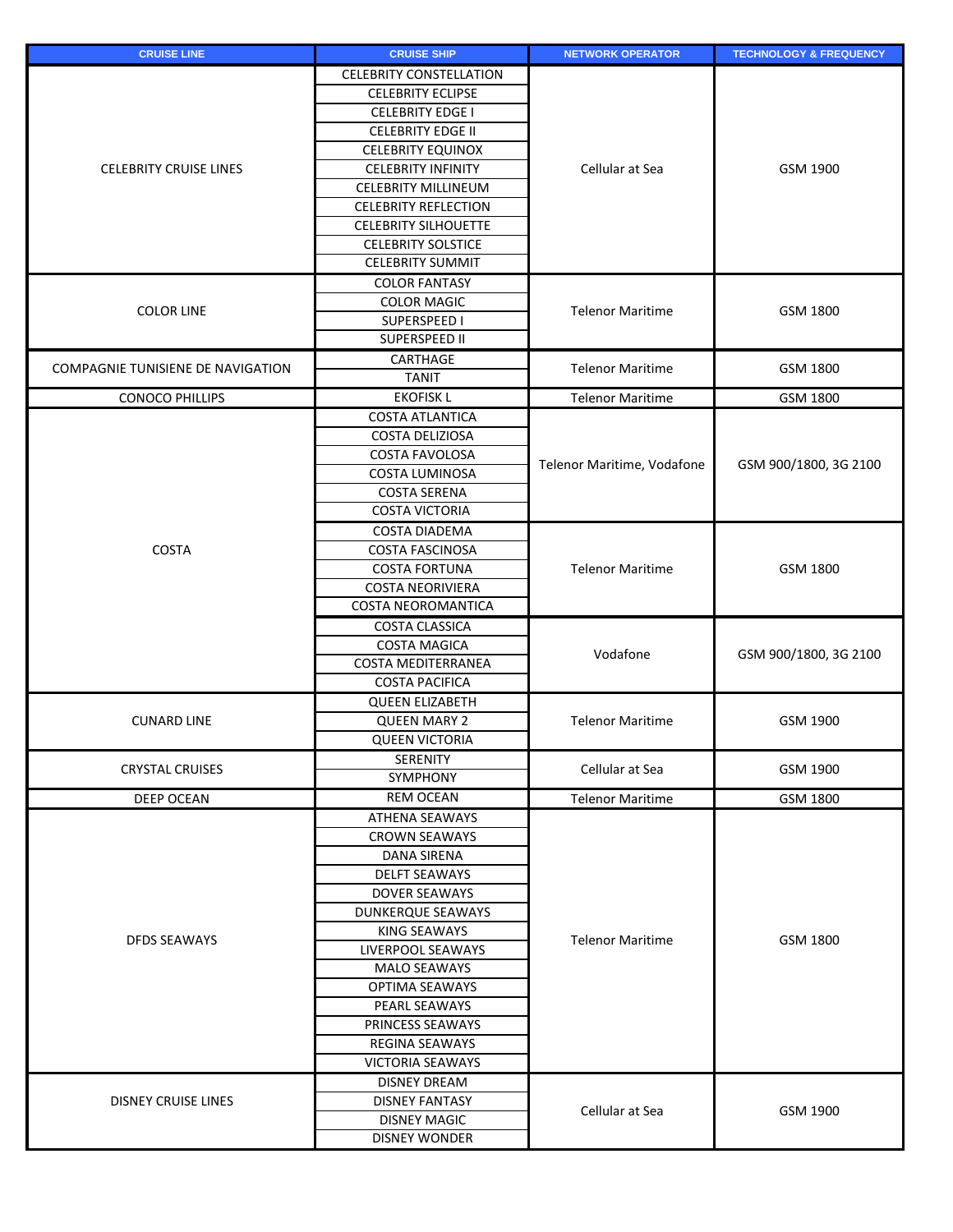| <b>CRUISE LINE</b>           | <b>CRUISE SHIP</b>       | <b>NETWORK OPERATOR</b>   | <b>TECHNOLOGY &amp; FREQUENCY</b> |
|------------------------------|--------------------------|---------------------------|-----------------------------------|
| <b>DREAM CRUISES</b>         | <b>GENTING DREAM</b>     | Cellular at Sea           | GSM 1900                          |
|                              | <b>FINNMAID</b>          |                           |                                   |
|                              | <b>FINNFELLOW</b>        |                           | GSM 900/1800                      |
|                              | <b>FINNLADY</b>          |                           |                                   |
| <b>FINNLINES</b>             | <b>FINNCLIPPER</b>       |                           |                                   |
|                              | <b>FINNTRADER</b>        | Vodafone                  |                                   |
|                              | <b>FINNSTAR</b>          |                           |                                   |
|                              | <b>FINNEAGLE</b>         |                           |                                   |
|                              | <b>FINNPARTNER</b>       |                           |                                   |
|                              | <b>FINNSAILOR</b>        |                           |                                   |
|                              | <b>NORDLINK</b>          |                           |                                   |
| <b>FISKEBAS</b>              | <b>FISKEBAS</b>          | <b>Telenor Maritime</b>   | GSM 1800                          |
|                              | <b>BERGENSFJORD</b>      |                           |                                   |
| <b>FJORDLINE</b>             | <b>FJORDLINE EXPRESS</b> | <b>Telenor Maritime</b>   | GSM 1800                          |
|                              | <b>STAVANGERFJORD</b>    |                           |                                   |
|                              | <b>BALMORAL</b>          |                           |                                   |
|                              | <b>BRAEMAR</b>           | Cellular at Sea           |                                   |
| FRED OLSEN CRUISES LINES     | <b>BOUDICCA</b>          | Cellular at Sea, On-Waves | GSM 1800                          |
|                              | <b>BLACK WATCH</b>       | Cellular at Sea           |                                   |
| <b>FTI BERLIN</b>            | <b>FTI</b>               | On-Waves                  | GSM 1800                          |
| <b>GLOBAL MARITIME GROUP</b> | MARCO POLO               | On-Waves                  | GSM 1800                          |
| <b>GOLDEN BEREEDERUNG</b>    | <b>ASTOR</b>             | Cellular at Sea           | GSM 1900                          |
| <b>GRAND CIRCLE CRUISES</b>  | <b>CLIO</b>              | <b>Telenor Maritime</b>   | GSM 1800                          |
|                              | LA SUPERBA               |                           | GSM 900/1800, 3G 2100             |
|                              | LA SUPREMA               |                           |                                   |
|                              | <b>EXCELSIOR</b>         | Vodafone                  |                                   |
|                              | <b>MAJESTIC</b>          |                           |                                   |
| <b>GRAND NAVI VELOCI</b>     | <b>FANTASTIC</b>         |                           |                                   |
|                              | <b>FLORENCIA</b>         |                           |                                   |
|                              | SPLENDID                 |                           |                                   |
|                              | <b>EXCELLENT</b>         |                           |                                   |
|                              | <b>BRETAGNE</b>          | Vodafone                  | GSM 900/1800                      |
| <b>GRIMALDI LINES</b>        | <b>MONT ST-MICHEL</b>    |                           |                                   |
|                              | NORMANDIE                |                           |                                   |
|                              | <b>NORTH CRUYS</b>       |                           |                                   |
| <b>GULF MARK</b>             | <b>NORTH POMOR</b>       | <b>Telenor Maritime</b>   | GSM 1800                          |
|                              | <b>NORTH PURPOSE</b>     |                           |                                   |
|                              | <b>EUROPA</b>            | Cellular at Sea           | GSM 1800                          |
|                              | <b>EUROPA 2</b>          |                           |                                   |
| HAPAG-LLOYD                  | <b>HANSEATIC</b>         |                           |                                   |
|                              | <b>BREMEN</b>            |                           |                                   |
| <b>HARDHAUS</b>              | <b>HARVEST</b>           | <b>Telenor Maritime</b>   | GSM 1800                          |
|                              | <b>BATSFJORD</b>         |                           | GSM 1800                          |
|                              | <b>DOGGI</b>             | <b>Telenor Maritime</b>   |                                   |
|                              | <b>GADYS NEPTUN</b>      |                           |                                   |
|                              | <b>GADUS NJORD</b>       |                           |                                   |
| <b>HAVFISK</b>               | <b>GADUS POSEIDON</b>    |                           |                                   |
|                              | <b>HAVTIND</b>           |                           |                                   |
|                              | <b>KONGSFJORD</b>        |                           |                                   |
|                              | <b>RYPEFJORD</b>         |                           |                                   |
|                              | <b>VESTTIND</b>          |                           |                                   |
| <b>HERMES</b>                | <b>HERMES</b>            | <b>Telenor Maritime</b>   | GSM 1800                          |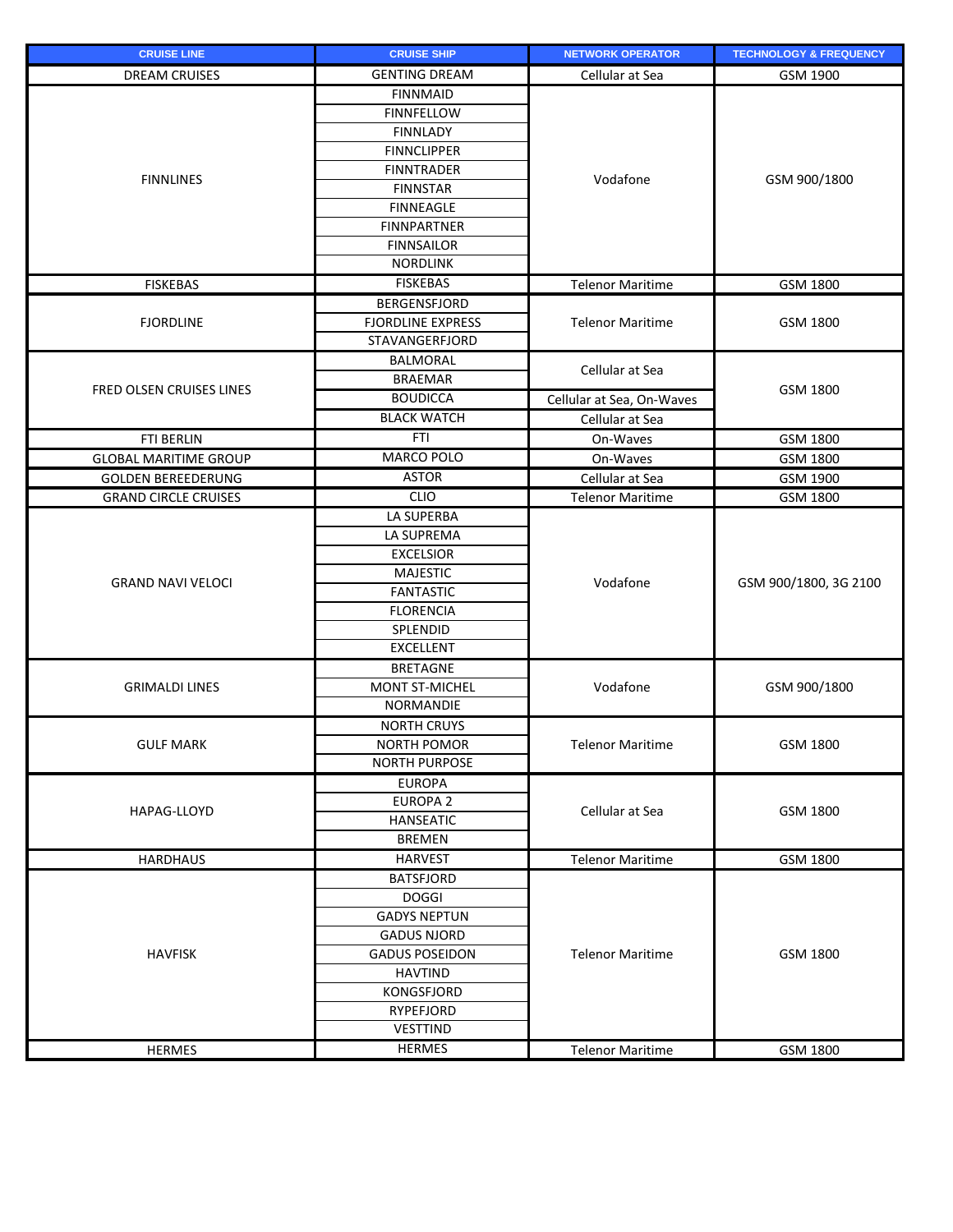| <b>CRUISE LINE</b>       | <b>CRUISE SHIP</b>         | <b>NETWORK OPERATOR</b> | <b>TECHNOLOGY &amp; FREQUENCY</b> |
|--------------------------|----------------------------|-------------------------|-----------------------------------|
|                          | <b>MS AMSTERDAM</b>        |                         | GSM 1900                          |
|                          | <b>MS EURODAM</b>          |                         |                                   |
|                          | <b>MS KONINGSDAM</b>       |                         |                                   |
|                          | <b>MS MAASDAM</b>          |                         |                                   |
|                          | MS NIEUW AMSTERDAM         |                         |                                   |
|                          | <b>MS NOORDAM</b>          |                         |                                   |
|                          | <b>MS OOSTERDAM</b>        |                         |                                   |
| HOLLAND AMERICA LINE     | <b>MS PRINSENDAM</b>       | Cellular at Sea         |                                   |
|                          | MS ROTTERDAM               |                         |                                   |
|                          | MS VEENDAM                 |                         |                                   |
|                          | <b>MS VOLENDAM</b>         |                         |                                   |
|                          | <b>MS WESTERDAM</b>        |                         |                                   |
|                          | <b>MS ZAANDAM</b>          |                         |                                   |
|                          | <b>MS ZUIDERDAM</b>        |                         |                                   |
|                          | <b>FRAM</b>                |                         |                                   |
| <b>HURTIGRUTEN GROUP</b> | <b>MIDNATSOL</b>           | <b>Telenor Maritime</b> | GSM 1800                          |
|                          | <b>EPSILON</b>             |                         |                                   |
|                          | <b>ISLE OF INISHMORE</b>   |                         |                                   |
| <b>IRISH FERRIES</b>     | <b>OSCAR WILDE</b>         | <b>Telenor Maritime</b> | GSM 1800                          |
|                          | <b>ULYSSES</b>             |                         |                                   |
|                          | <b>JONATHAN SWIFT</b>      |                         |                                   |
| <b>JOHREMA</b>           | <b>VESTVIKING</b>          | <b>Telenor Maritime</b> | GSM 1800                          |
| KREUZFAHRTEN.DE          | <b>DELPHIN</b>             | Cellular at Sea         | GSM 1800                          |
| <b>LIEGRUPPEN</b>        | <b>LIBAS</b>               | <b>Telenor Maritime</b> | GSM 1800                          |
|                          | <b>CRYSTAL</b>             |                         | GSM 1800                          |
|                          | <b>OLYMPIA</b>             | Cellular at Sea         |                                   |
| <b>LOUIS CRUISES</b>     | <b>THOMSON MAJESTY</b>     |                         |                                   |
|                          | <b>THOMSON SPIRIT</b>      |                         |                                   |
| <b>LUNDIN</b>            | <b>EDVARD GRIEG</b>        | <b>Telenor Maritime</b> | GSM 1800                          |
|                          | <b>MSC DIVINA</b>          |                         |                                   |
|                          | <b>MSC ORCHESTRA</b>       | On-Waves, Vodafone      | GSM 900/1800, 3G 2100             |
|                          | <b>MSC ARMONIA</b>         |                         |                                   |
|                          | <b>MSC MAGNIFICA</b>       |                         |                                   |
|                          | <b>MSC MUSICA</b>          |                         |                                   |
| <b>MSC</b>               | <b>MSC OPERA</b>           |                         |                                   |
|                          | <b>MSC POESIA</b>          | Vodafone                |                                   |
|                          | <b>MSC PREZIOSA</b>        |                         |                                   |
|                          | <b>MSC SINFONIA</b>        |                         |                                   |
|                          | <b>MSC SPLENDIDA</b>       |                         |                                   |
| <b>MANO MARITIME</b>     | <b>GOLDEN IRIS</b>         | <b>Telenor Maritime</b> | GSM 1800                          |
| <b>MINOAN LINES</b>      | <b>CRUISE EUROPA</b>       | Vodafone                | GSM 900/1800                      |
|                          | <b>MOBY AKI</b>            |                         | GSM 900/1800                      |
| <b>MOBY</b>              | <b>MOBY CORSE</b>          | Vodafone                |                                   |
|                          | <b>MOBY DREA</b>           |                         |                                   |
|                          | <b>MOBY TOMMY</b>          |                         |                                   |
|                          | <b>MOBY WONDER</b>         |                         |                                   |
|                          | <b>VOLCAN DEL TEIDE</b>    | Vodafone                | GSM 900/1800                      |
| NAVIERA ARMAS            | <b>VOLCAN DE TIMANFAYA</b> |                         |                                   |
|                          | <b>VOLCAN DE TINAMAR</b>   | On-Waves                | GSM 900/1800                      |
| NORTH SEA SHIPPING       | NORTH SEA GIANT            | <b>Telenor Maritime</b> | GSM 1800                          |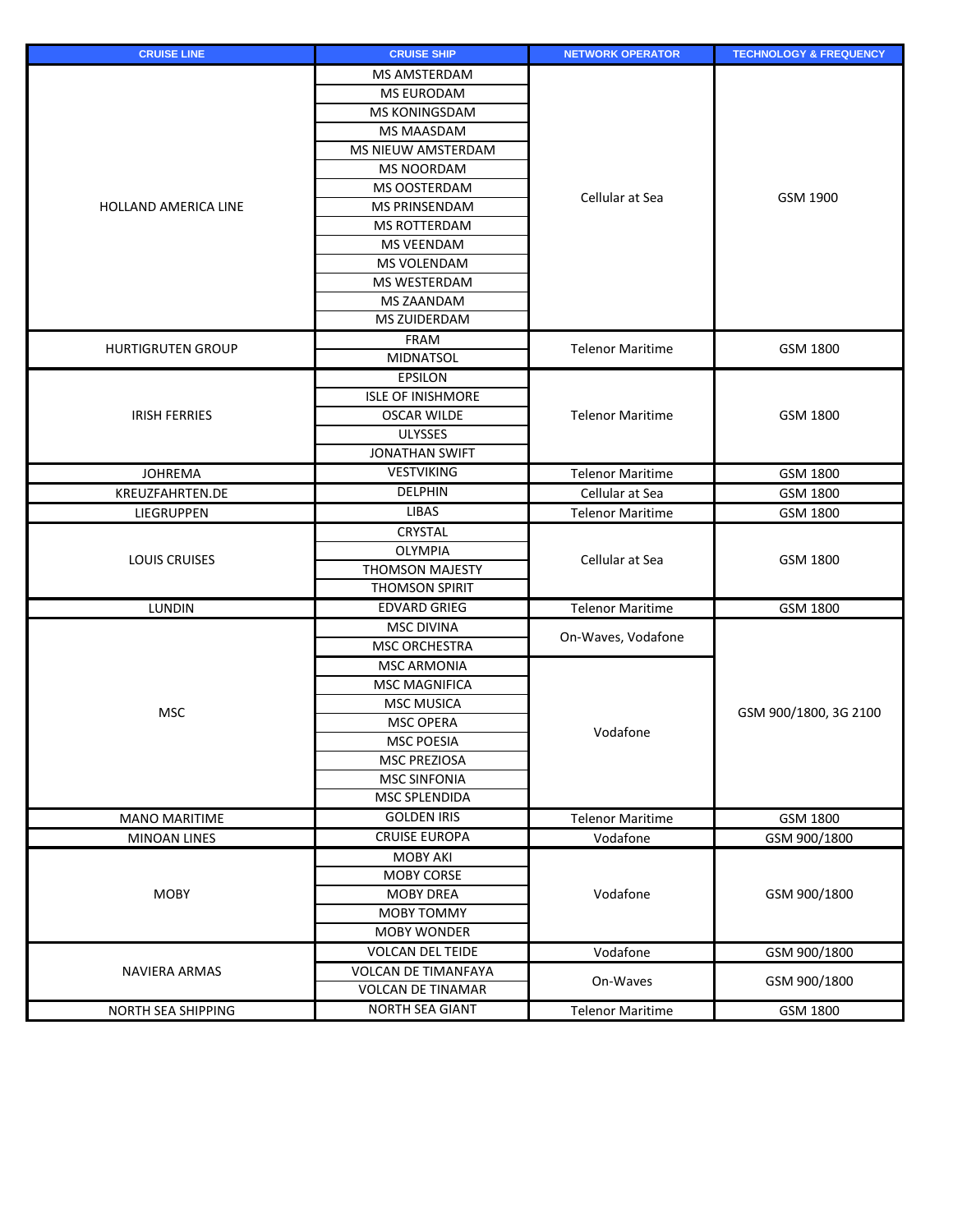| <b>CRUISE LINE</b>         | <b>CRUISE SHIP</b>      | <b>NETWORK OPERATOR</b> | <b>TECHNOLOGY &amp; FREQUENCY</b> |
|----------------------------|-------------------------|-------------------------|-----------------------------------|
|                            | NORWEGIAN BREAKAWAY     |                         |                                   |
|                            | <b>NORWEGIAN DAWN</b>   | <b>Telenor Maritime</b> |                                   |
|                            | <b>NORWEGIAN EPIC</b>   |                         |                                   |
|                            | <b>NORWEGIAN ESCAPE</b> | Cellular at Sea         |                                   |
|                            | NORWEGIAN GEM           |                         | GSM 1900, 3G 1900                 |
|                            | NORWEGIAN GETAWAY       |                         |                                   |
| NORWEGIAN CRUISE LINE      | <b>NORWEGIAN JADE</b>   |                         |                                   |
|                            | <b>NORWEGIAN JEWEL</b>  |                         |                                   |
|                            | <b>NORWEGIAN PEARL</b>  | <b>Telenor Maritime</b> |                                   |
|                            | <b>NORWEGIAN SKY</b>    |                         |                                   |
|                            | <b>NORWEGIAN SPIRIT</b> |                         |                                   |
|                            | <b>NORWEGIAN STAR</b>   |                         |                                   |
|                            | <b>NORWEGIAN SUN</b>    |                         |                                   |
| <b>OCEANEERING</b>         | <b>ISLAND SPIRIT</b>    | <b>Telenor Maritime</b> | GSM 1800                          |
| <b>ODD LUNDBERG</b>        | <b>ODD LUNDBERG</b>     | <b>Telenor Maritime</b> | GSM 1800                          |
|                            | <b>INSIGNIA</b>         |                         |                                   |
|                            | <b>MARINA</b>           |                         |                                   |
| <b>OCEANIA CRUISES</b>     | <b>NAUTICA</b>          | Cellular at Sea         | GSM 1900                          |
|                            | <b>REGATTA</b>          |                         |                                   |
|                            | <b>RIVIERA</b>          |                         |                                   |
|                            | <b>SIRENA</b>           |                         |                                   |
|                            | <b>ADONIA</b>           | <b>Telenor Maritime</b> | GSM 1900                          |
|                            | <b>ARCADIA</b>          |                         | GSM 1800                          |
|                            | <b>AURORA</b>           | <b>Telenor Maritime</b> |                                   |
|                            | <b>AZURA</b>            |                         |                                   |
| P & O CRUISES              | <b>BRITANNIA</b>        |                         |                                   |
|                            | <b>OCEANA</b>           |                         |                                   |
|                            | <b>ORIANA</b>           |                         |                                   |
|                            | PACIFIC ARIA            | Cellular at Sea         | GSM 1900                          |
|                            | <b>PACIFIC FDFN</b>     |                         |                                   |
|                            | <b>VENTURA</b>          | <b>Telenor Maritime</b> | GSM 1800                          |
|                            | PACIFIC DAWN            |                         | GSM 1800                          |
| P & O CRUISES AUSTRALIA    | PACIFIC JEWEL           | <b>Telenor Maritime</b> |                                   |
|                            | <b>PACIFIC PEARL</b>    |                         |                                   |
|                            | PRIDE OF BRUGE          | Cellular at Sea         | GSM 1900                          |
| P & O FERRIES              | PRIDE OF HULL           |                         |                                   |
|                            | PRIDE OF ROTTERDAM      |                         |                                   |
|                            | PRIDE OF YORK           |                         |                                   |
| <b>PAUL GAUGIN CRUISES</b> | <b>PAUL GAUGIN</b>      | <b>Telenor Maritime</b> | <b>GSM 1900</b>                   |
| PEACE BOAT                 | PEACE BOAT              | Cellular at Sea         | GSM 1900                          |
|                            | <b>ALBATROS</b>         |                         |                                   |
| PHOENIX REISEN             | AMADEA                  | <b>Telenor Maritime</b> | GSM 1800                          |
|                            | <b>ARTANIA</b>          |                         |                                   |
| <b>POLFERRIES</b>          | <b>MAZOVIA</b><br>WAWEL | <b>Telenor Maritime</b> | GSM 1800                          |
| PORTUSCALE SKYBRIDGE       | FDS2                    | Vodafone                | GSM 900/1800                      |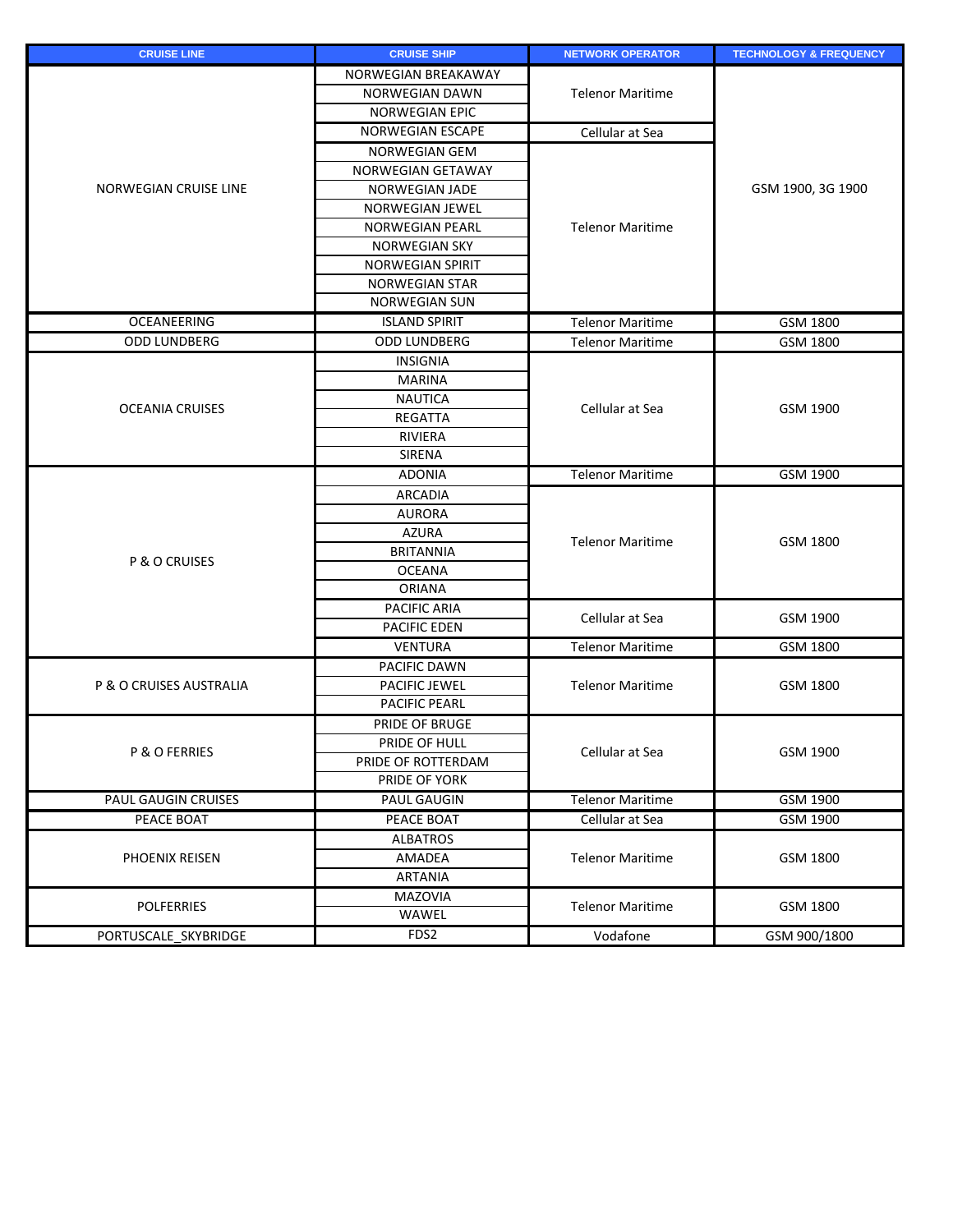| <b>CRUISE LINE</b>               | <b>CRUISE SHIP</b>             | <b>NETWORK OPERATOR</b> | <b>TECHNOLOGY &amp; FREQUENCY</b> |
|----------------------------------|--------------------------------|-------------------------|-----------------------------------|
|                                  | CARIBBEAN                      |                         |                                   |
|                                  | <b>CORAL</b>                   |                         |                                   |
|                                  | <b>CROWN</b>                   |                         |                                   |
|                                  | <b>DAWN</b>                    |                         |                                   |
|                                  | <b>DIAMOND</b>                 | Cellular at Sea         | GSM 1900                          |
| <b>PRINCESS CRUISES</b>          | <b>EMERALD</b>                 |                         |                                   |
|                                  | <b>GOLDEN</b>                  |                         |                                   |
|                                  | GRAND                          |                         |                                   |
|                                  | <b>ISLAND</b>                  |                         |                                   |
|                                  | <b>PACIFIC</b>                 |                         |                                   |
|                                  | <b>REGAL PRINCESS</b>          | <b>Telenor Maritime</b> |                                   |
|                                  | <b>ROYAL PRINCESS</b>          |                         | GSM 1900, 3G 1900                 |
|                                  | <b>RUBY</b>                    |                         |                                   |
|                                  | <b>SUN</b>                     |                         |                                   |
|                                  | <b>SAPHIRE</b>                 | Cellular at Sea         | GSM 1900                          |
|                                  | <b>SEA</b>                     |                         |                                   |
|                                  | <b>STAR</b>                    |                         |                                   |
|                                  | <b>HORIZON</b>                 |                         |                                   |
|                                  | <b>MONARCH</b>                 |                         |                                   |
| PULLMANTUR CRUISES               | SOVEREIGN                      | Cellular at Sea         | GSM 1900                          |
|                                  | ZENITH                         |                         |                                   |
| <b>RAMOEN</b>                    | <b>RAMOEN</b>                  | <b>Telenor Maritime</b> | GSM 1800                          |
|                                  | <b>SEVEN SEAS EXPLORER</b>     |                         |                                   |
|                                  | <b>SEVEN SEAS MARINER</b>      |                         | GSM 1900                          |
| <b>REGENT SEVEN SEAS CRUISES</b> | SEVEN SEAS NAVIGATOR           | Cellular at Sea         |                                   |
|                                  | SEVEN SEAS VOYAGER             |                         |                                   |
| <b>ROSUND</b>                    | <b>ATLANTIC STAR</b>           | <b>Telenor Maritime</b> | GSM 1800                          |
|                                  | <b>ADVENTURE OF THE SEAS</b>   |                         | GSM 1900                          |
|                                  | ANTHEM OF THE SEAS             |                         |                                   |
|                                  | ALLURE OF THE SEAS             |                         |                                   |
|                                  | <b>BRILLIANCE OF THE SEAS</b>  |                         |                                   |
|                                  | <b>EMPRESS OF THE SEAS</b>     |                         |                                   |
|                                  | <b>ENCHANTMENT OF THE SEAS</b> |                         |                                   |
|                                  | <b>EXPLORER OF THE SEAS</b>    |                         |                                   |
|                                  | FREEDOM OF THE SEAS            |                         |                                   |
|                                  | <b>GRANDEUR OF THE SEAS</b>    |                         |                                   |
|                                  | HARMONY OF THE SEAS            |                         |                                   |
|                                  | INDEPENDENCE OF THE SEAS       | Cellular at Sea         |                                   |
|                                  | JEWEL OF THE SEAS              |                         |                                   |
|                                  | LEGEND OF THE SEAS             |                         |                                   |
| ROYAL CARIBBEAN INTERNATIONAL    | <b>LIBERTY OF THE SEAS</b>     |                         |                                   |
|                                  | MAJESTY OF THE SEAS            |                         |                                   |
|                                  | <b>MARINER OF THE SEAS</b>     |                         |                                   |
|                                  | <b>NAVIGATOR OF THE SEAS</b>   |                         |                                   |
|                                  | <b>OASIS OF THE SEAS</b>       |                         |                                   |
|                                  | <b>OVATION OF THE SEAS</b>     |                         |                                   |
|                                  | <b>QUANTUM OF THE SEAS</b>     |                         |                                   |
|                                  | RADIANCE OF THE SEAS           |                         |                                   |
|                                  | RHAPSODY OF THE SEAS           |                         |                                   |
|                                  | SERENADE OF THE SEAS           |                         |                                   |
|                                  | SPLENDOUR OF THE SEAS          |                         |                                   |
|                                  | VISION OF THE SEAS             |                         |                                   |
|                                  | <b>VOYAGER OF THE SEAS</b>     |                         |                                   |
|                                  | DANIELLE CASANOVA              |                         |                                   |
| SNCM                             | MEDITERRANEE                   | Vodafone                | GSM 900/1800, 3G 2100             |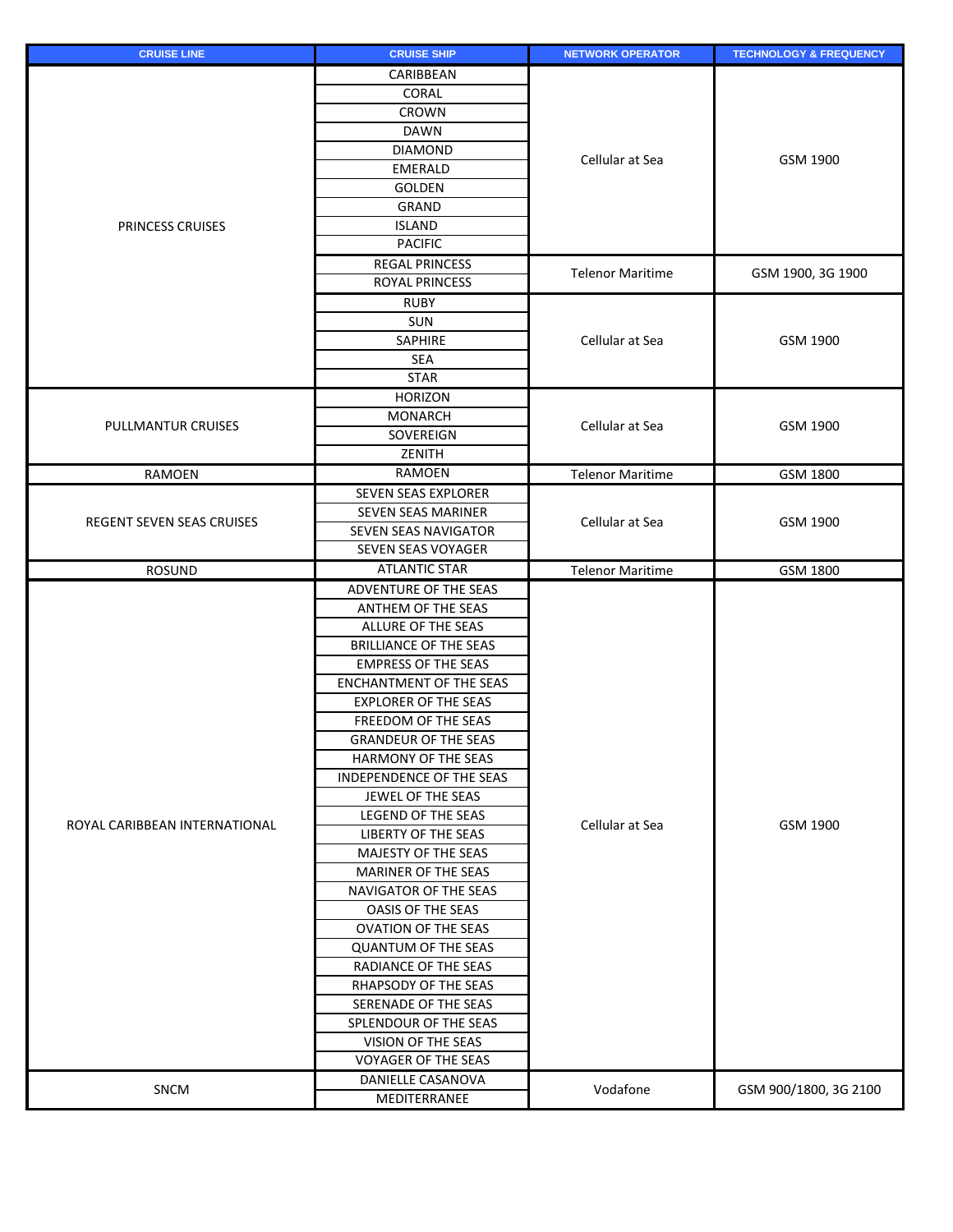| <b>CRUISE LINE</b>          | <b>CRUISE SHIP</b>        | <b>NETWORK OPERATOR</b>    | <b>TECHNOLOGY &amp; FREQUENCY</b> |
|-----------------------------|---------------------------|----------------------------|-----------------------------------|
| SAIPEN SKYBRIDGE            | <b>FUNCHAL</b>            | Vodafone                   | GSM 900/1800                      |
|                             | <b>DEUTCHSLAND</b>        | Telenor Maritime, On-Waves |                                   |
| <b>SCANDLINES</b>           | <b>KRONPRINS FREDRIK</b>  |                            | GSM 1800                          |
|                             | PRINSESSE BENEDICTE       |                            |                                   |
|                             | <b>SCHLESWIG HOLSTEIN</b> | <b>Telenor Maritime</b>    |                                   |
|                             | PRINS RICHARD             |                            |                                   |
|                             | <b>SEABOURN ENCORE</b>    |                            |                                   |
|                             | <b>SEABOURN ODYSSEY</b>   |                            | GSM 1900                          |
| <b>SEABOURN</b>             | <b>SEABOURN QUEST</b>     | Cellular at Sea            |                                   |
|                             | <b>SEABOURN SOJOURN</b>   |                            |                                   |
| <b>SHELL</b>                | <b>DRAUGEN</b>            | <b>Telenor Maritime</b>    | GSM 900                           |
| SILFAKS FISKEBATREDERI AS   | <b>INGRID MAJALA</b>      | <b>Telenor Maritime</b>    | GSM 1800                          |
|                             | <b>CLOUD</b>              |                            |                                   |
|                             | <b>DISCOVERER</b>         |                            |                                   |
|                             | <b>EXPLORER</b>           |                            |                                   |
| <b>SILVERSEA</b>            | SHADOW                    | Cellular at Sea            | GSM 1900                          |
|                             | <b>SPIRIT</b>             |                            |                                   |
|                             | <b>WHISPER</b>            |                            |                                   |
|                             | <b>WIND</b>               |                            |                                   |
|                             | CAMELOT                   |                            |                                   |
| SKYBRIDGE                   | <b>LANCELOT</b>           | <b>Telenor Maritime</b>    | GSM 1800                          |
| <b>SKYSEA CRUISE LINE</b>   | <b>GOLDEN ERA</b>         | Cellular at Sea            | GSM 1900                          |
| <b>SMYRIL LINE</b>          | <b>NORRONA</b>            | <b>Telenor Maritime</b>    | GSM 1800                          |
|                             | <b>SNAV LAZIO</b>         | Vodafone                   | GSM 900/1800                      |
| SNAV COLLEGAMENTI MARITTIMI | <b>SNAV SARDEGNA</b>      |                            |                                   |
|                             | <b>SNAV TOSCANA</b>       |                            |                                   |
|                             | <b>AQUARIUS</b>           |                            | GSM 1900                          |
|                             | <b>GEMINI</b>             |                            |                                   |
| <b>STAR CRUISES</b>         | <b>LIBRA</b>              | Cellular at Sea            |                                   |
|                             | <b>PISCES</b>             |                            |                                   |
|                             | <b>TAIPAN</b>             |                            |                                   |
|                             | <b>VIRGO</b>              |                            |                                   |
|                             | <b>ASGARD B</b>           |                            | GSM 900/1800                      |
|                             | <b>DRAUPNER S</b>         |                            |                                   |
|                             | <b>GRANE</b>              |                            |                                   |
| <b>STATOIL</b>              | <b>GULLFAKS A</b>         | <b>Telenor Maritime</b>    |                                   |
|                             | <b>HEIDRUN A</b>          |                            |                                   |
|                             | <b>HEIMDAL</b>            |                            |                                   |
|                             | NOBLE LLOYD NOBLE         |                            |                                   |
|                             | <b>NORNE</b>              |                            |                                   |
|                             | <b>OSEBERG A</b>          |                            |                                   |
|                             | <b>SLEIPNER A</b>         |                            |                                   |
|                             | <b>SNORRE A</b>           |                            |                                   |
|                             | <b>TROLL A</b>            |                            |                                   |